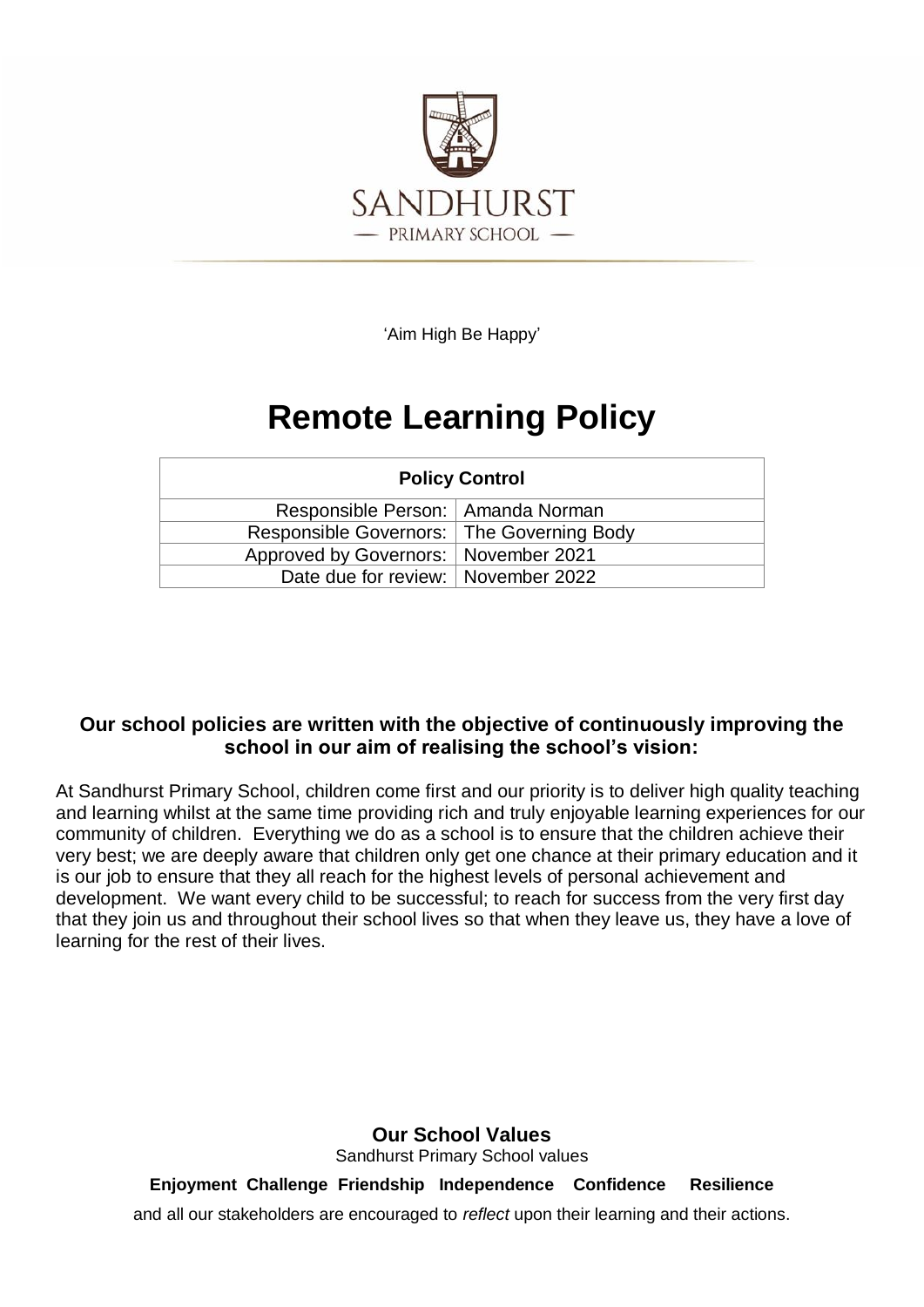# **1. Statement of School Philosophy**

Our Values of enjoyment, challenge, friendship, independence, confidence and resilience underpin all that we do in school. We follow the National Curriculum and through the embodiment of our values, children develop the necessary skills and knowledge and experience a wide range of opportunities through our broad and enriched school and outdoor curriculum. Our curriculum and values develop children's character, encourage good mental health and enable them to live life in all its fullness now and in the future. We continue to strive to be creative, innovative and support our parents/children in the best way possible to make learning purposeful. Our strategy for remote learning continues this.

# **2. Aims**

The DfE [Guidance for full opening: schools](https://www.gov.uk/government/publications/actions-for-schools-during-the-coronavirus-outbreak/guidance-for-full-opening-schools) states that on schools' return in September 2020, parents have a duty to ensure their child attends school regularly. Furthermore, where a child is unable to attend school **because they are complying with clinical or public health advice** schools are expected to immediately offer that child access to remote education and the absence will not be penalised. All other children must attend school.

This Remote Education Policy aims to:

- Ensure consistency in the approach to remote learning for all pupils (Inc. SEND) who are not in school through use of quality online and offline resources as well as teaching videos
- Provide clear expectations to all members of the school community with regards to delivery high quality interactive remote learning
- Include continuous delivery of the school curriculum, as well as support of well-being and parent support
- Consider continued education for staff and parents including personal development, monitoring and home/school engagement
- Support effective communication between the school and families and support attendance

### **3 .Who is this policy applicable to?**

This Remote Education Policy applies to the following:

- A child is absent because they are awaiting test results and the household is required to self-isolate. The rest of their school bubble are attending school and being taught as normal.
- A child's whole bubble is not permitted to attend school because they, or another member of their bubble, have tested positive for Covid-19.
- Multiple bubbles or the whole school is not permitted to attend school because of a wider outbreak of Covid-19 in the school.

The provision of remote learning is not a requirement for those who do not fall into these categories including non Covid 19 related illness or absence. Remote learning is not an alternative to students' fulltime attendance at school or for those families anxious about being in school.

Remote learning will only be shared with families when they are absent due to Covid related reasons and not to all at the start of week**.**

### **4. Content and Tools to Deliver This Remote Education Plan**

Resources to deliver this Remote Education Plan include:

- Online digital platforms:
	- Children Class Dojo and Portfolios, Microsoft Teams
	- Staff Class Dojo and Portfolios, Microsoft Teams and Zoom
		- CPOMS online safeguarding and behaviour
- Use of Recorded video (*or Live Video if used*) for daily registration/teacher 'keep in touch', instructional videos and Assemblies.
- **Phone calls home**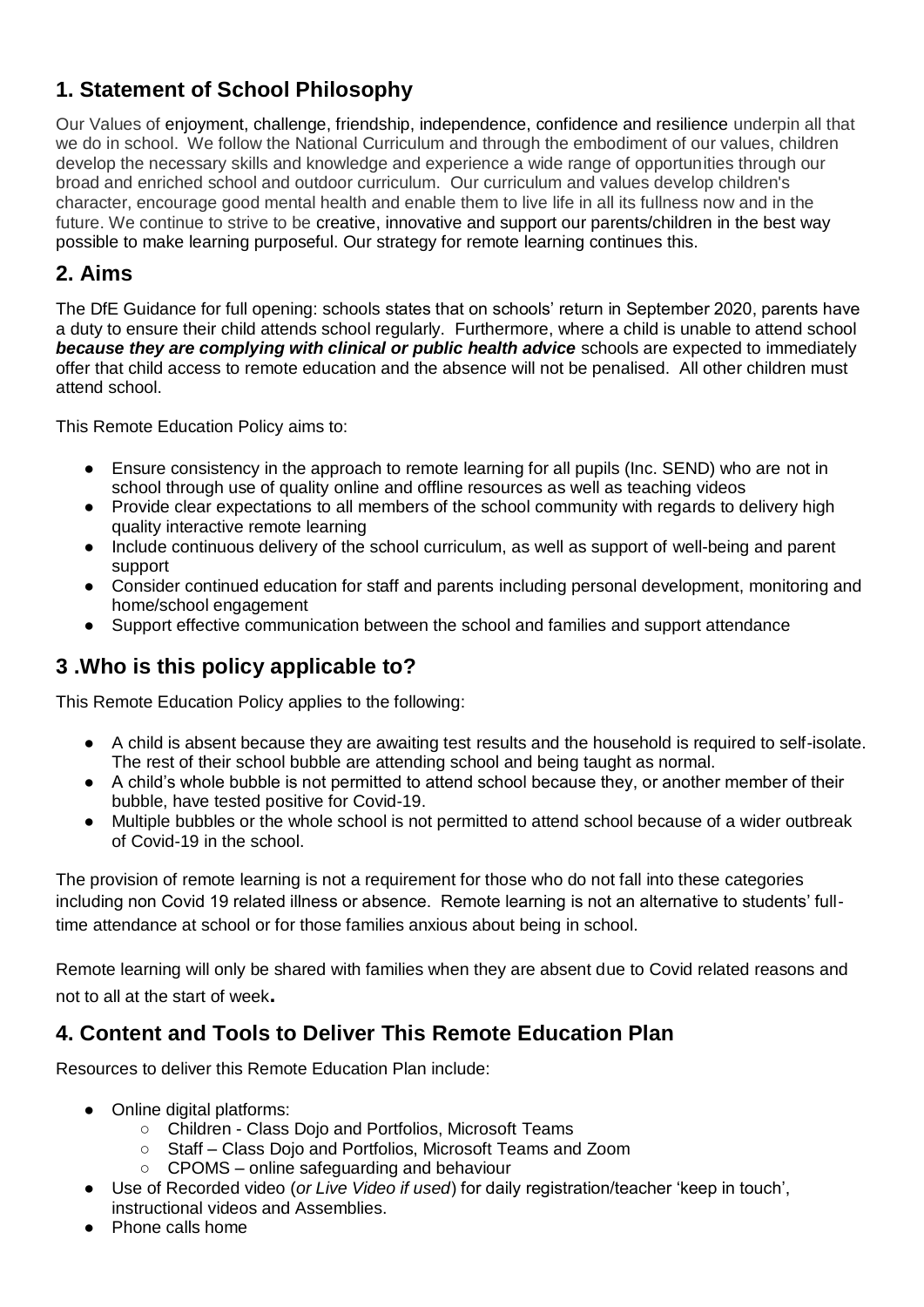- School Cloud Parents Meeting software
- Printed learning packs and other physical materials such as story books and writing tools
- Third party content currently: Accelerated Reader, White Rose Maths, SumDog, BBC Bitesize, Oak Academy.

# **5. Home and School Partnership**

- Sandhurst Primary School is committed to working in close partnership with families and recognises each family is unique and because of this remote learning will look different for different families in order to suit their individual needs.
- Sandhurst Primary School will provide a refresher online training session and induction for parents on how to use Classroom Dojo and Microsoft Teams as appropriate and where possible, provide personalised resources.
- Where possible, it is beneficial for young people to maintain a regular and familiar routine. Sandhurst Primary School will encourage children to have a regular learning routine.
- We would encourage parents to support their children's work, including finding an appropriate place to work and, to the best of their ability, support pupils with work encouraging them to work with good levels of concentration.
- Every effort will be made by staff to ensure that work is set promptly and where possible using a schedule on Microsoft Teams. Should accessing work or technology be an issue, parents should contact school promptly and alternative solutions may be available. These will be discussed on a case-to-case basis, including providing access to technology.
- We would also encourage parents to encourage a healthy and balanced approach to screen time; using technology for learning and for leisure.
- All children sign an 'Acceptable Use Policy' at school which includes online rules and this applies when children are working on computers at home.

### **6. Roles and responsibilities**

### **a) Provision: For individual children self-isolating**

### **Teachers:**

- Using Microsoft Teams to set meaningful and ambitious work that can be accessed each day in a number of different subjects. This can be scheduled ahead of time.
- Learning tasks can be in the form of an 'e-pack' with a cross curricular set of tasks. If a family has not access to ICT/Internet, then a physical pack of resources needs to be distributed or a laptop from school sent home.
- Tasks can range from previous consolidation of learning, but must also include recent/current work in class.
- 'E-packs' will need to be periodically updated to refresh/update content.
- Content should ideally be presented as separate tasks on Microsoft Teams assigned specifically to that child/children.
- Utilise/incorporate adaptive technological platforms; SumDog, Accelerated Reader etc. Use and progress of children should be monitored regularly.
- Every opportunity should be made to utilise third party curated curriculum resources which offer learning support - eg National Oak Academy.
- Children isolated should be given a daily opportunity to communicate with their teacher and there is an expectation that most learning is uploaded for the class Teacher to feedback on. Teaching Assistants will play an important role in supporting teachers with this.
- There is no expectation for teachers to be 'live teaching' or creating bespoke video learning support content for individual children unless, through communication with the parent, children are finding it difficult to engage with the learning and need additional support. In such a case a keep in touch 1:1 Microsoft Teams meeting can be arranged.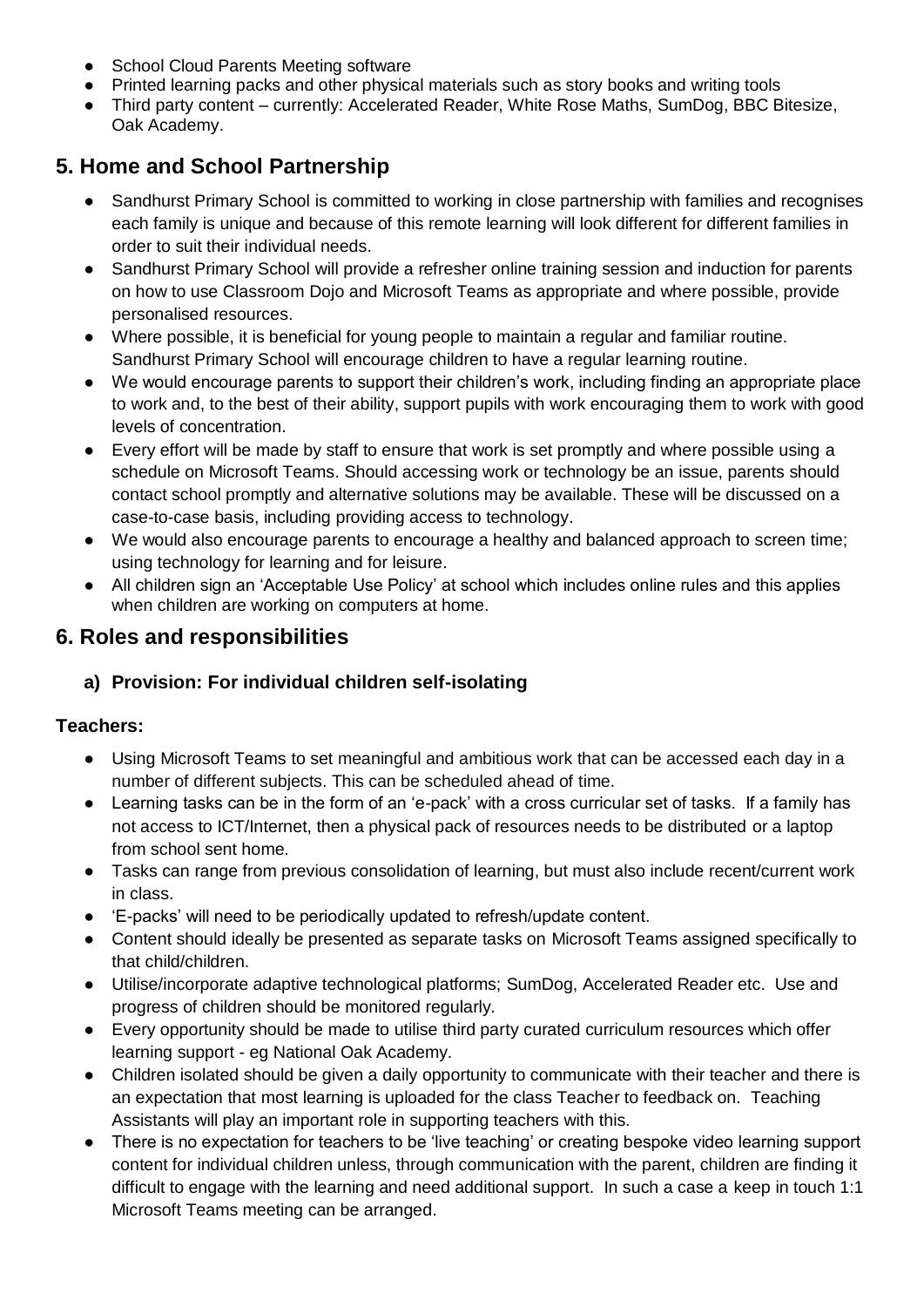#### **Teaching Assistants:**

- Teaching assistants must be available between their normal contracted hours of work.
- If they are unable to work for any reason during this time, for example due to sickness or caring for a dependent, they should report this using the normal absence procedure.
- Under the direct supervision of the Class teacher, continue to carry out their normal in-school activities; supporting quality first teaching, 1-2-1 provision, target interventions etc.
- Teaching assistants may be asked to post, respond to or feedback on learning to isolated children on Classroom Dojo or Microsoft Teams as directed by the class teacher.

#### **b) Provision: For whole & multiple bubbles isolating**

Sandhurst Primary School will provide a refresher training session and induction for new staff on how to use Classroom Dojo and Microsoft Teams as required. Given that Classroom Dojo is also be used for homework, most staff should be able to maintain a high level of digital competence, however additional 'top-up' refreshers will be given where necessary.

In the event of a bubble isolating, teachers must be available between 0900-1515. If they are unable to work for any reason during this time, for example due to sickness or caring for a dependent, they should report this using the normal absence procedure.

#### **Teachers**

- The aim will be to maintain momentum in children's learning, including the teaching of new curriculum content.
- Teachers will be setting work on *Classroom Dojo or Microsoft Teams*
- Weekly/daily schedules will be shared at the beginning of the week on Microsoft Teams or Dojo
- Through Microsoft Teams, children should be set meaningful and ambitious assignments each day in a number of different subjects
- Content should mirror our 'Curriculum' and be well-sequenced so that knowledge and skills are built incrementally, with a good level of clarity about what is intended to be taught and practiced in each subject.
- New content should be delivered by a teacher through high-quality curriculum resources or videos. Where learning objectives fully 'match' those of Oak National Academy's, their content should be also be used.
- Learning should cover the breadth of the subjects in the curriculum though core subjects should remain a focus.
- Every effort should be made to incorporate adaptive technological platforms; Accelerated Reader etc. Other resources such as Charanga for music lessons should also be utilised. Use and progress of children should be monitored regularly.
- Teachers/TA to provide feedback on work that has been submitted, making sure it is clear to children/parents which assignment will require learning uploaded against. Feedback should be in line with our school guidance for marking.
- Teachers should adjust the pace or difficulty of what is being taught in response to questions or assessments, including, where necessary, revising material or simplifying explanations to ensure pupils' understanding
- All curriculum tasks will need to be submitted by 3pm and teachers will comment by the end of the week.
- Keeping in touch (by phone) will also happen regularly with children/parents who are not engaging with home learning. This will ascertain what challenges they are having and try and resolve.
- All parent/carer comments and questions should come through Classroom Dojo or office@sandhurst.kent.sch.uk
- Any complaints or concerns shared by parents or pupils should be reported to a member of SLTfor any safeguarding concerns, refer immediately to the DSL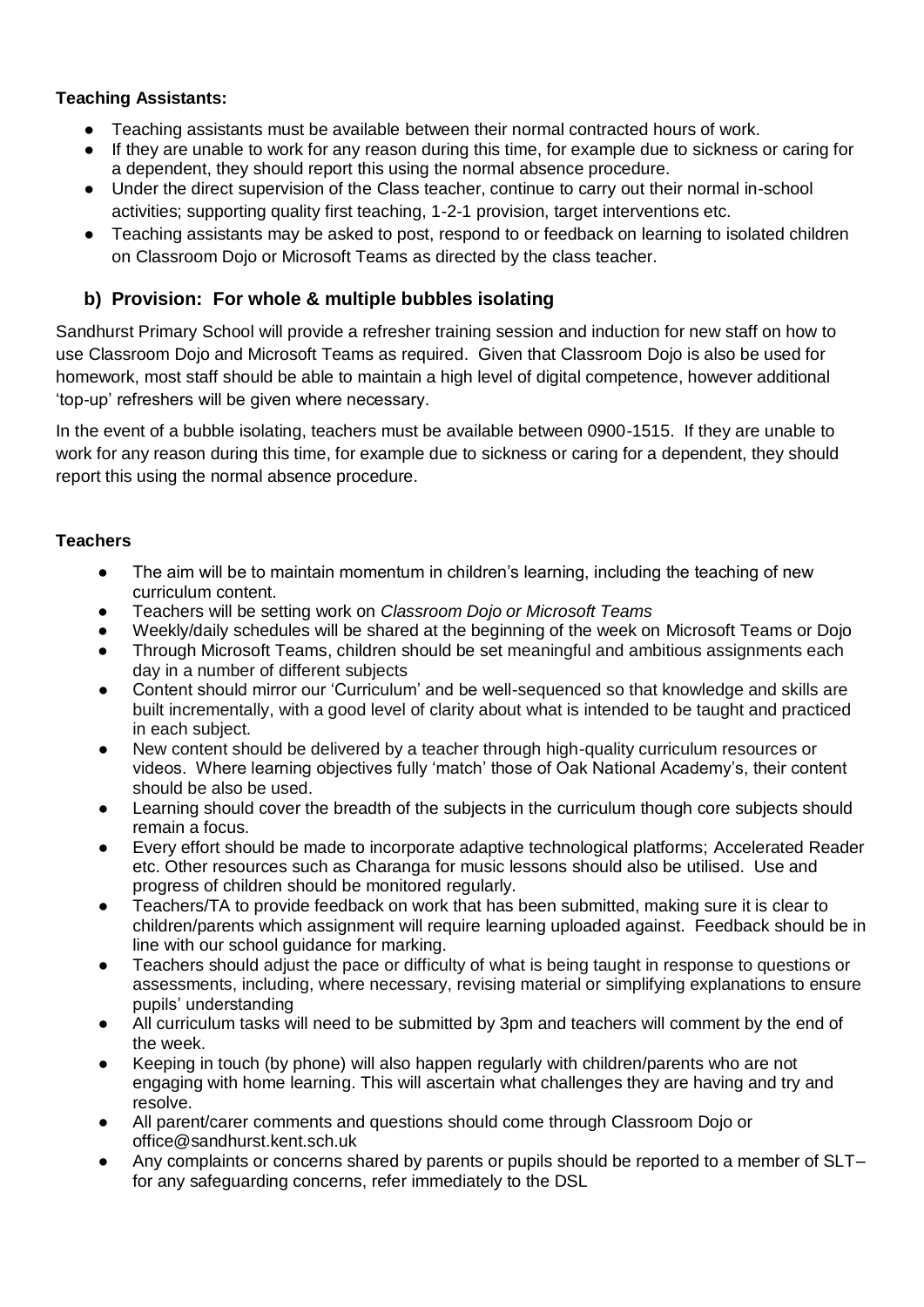#### **Teaching Assistants**

- Teaching assistants must be available between their normal contracted hours of work.
- If they are unable to work for any reason during this time, for example due to sickness or caring for a dependent, they should report this using the normal absence procedure.
- Teaching assistants will play a key part in contributing to online learning through Microsoft Teams and Classroom Dojo. This will include:
- Scheduling learning as directed by the class teacher
- Completing additional resources, well-being support for example recording of reading a book to children.
- As required, responding to children's working with feedback.

#### **Senior Leaders**

- Co-ordinating the remote learning approach across the school including daily monitoring of engagement.
- Monitoring the effectiveness of remote learning explain how they'll do this, such as through regular meetings with teachers and subject leaders, reviewing work set or reaching out for feedback from pupils and parents
- Monitoring the security of remote learning systems, including data protection and safeguarding considerations

#### **Designated safeguarding lead**

The DSL is responsible for managing and dealing with all safeguarding concerns. For further information, please see the Safeguarding and Child Protection Policy.

#### **IT Technician**

The IT technician is responsible for:

- Fixing issues with systems used to set and collect work
- Helping staff with any technical issues they're experiencing
- Reviewing the security of remote learning systems and flagging any data protection breaches to the data protection officer
- Assisting pupils and parents with accessing the internet or devices

#### **The SENCO**

The SENCO should be responsible for working alongside the ICT technician to ensure that the technology used for remote learning is accessible to all pupils and that reasonable adjustments are made where required.

- Ensuring that pupils with EHCP plans continue to have their needs met while learning remotely, and liaising with the headteacher and other organisations to make any alternate arrangements for pupils with EHC plans and IHPs
- Identifying the level of support specific children need; providing specialist advice to parents, teachers and teaching assistants.

#### **Pupils and parents**

Staff can expect pupils learning remotely to:

- Complete work to the deadline set by teachers
- Seek help if they need it, from teachers
- Alert teachers if they're not able to complete work